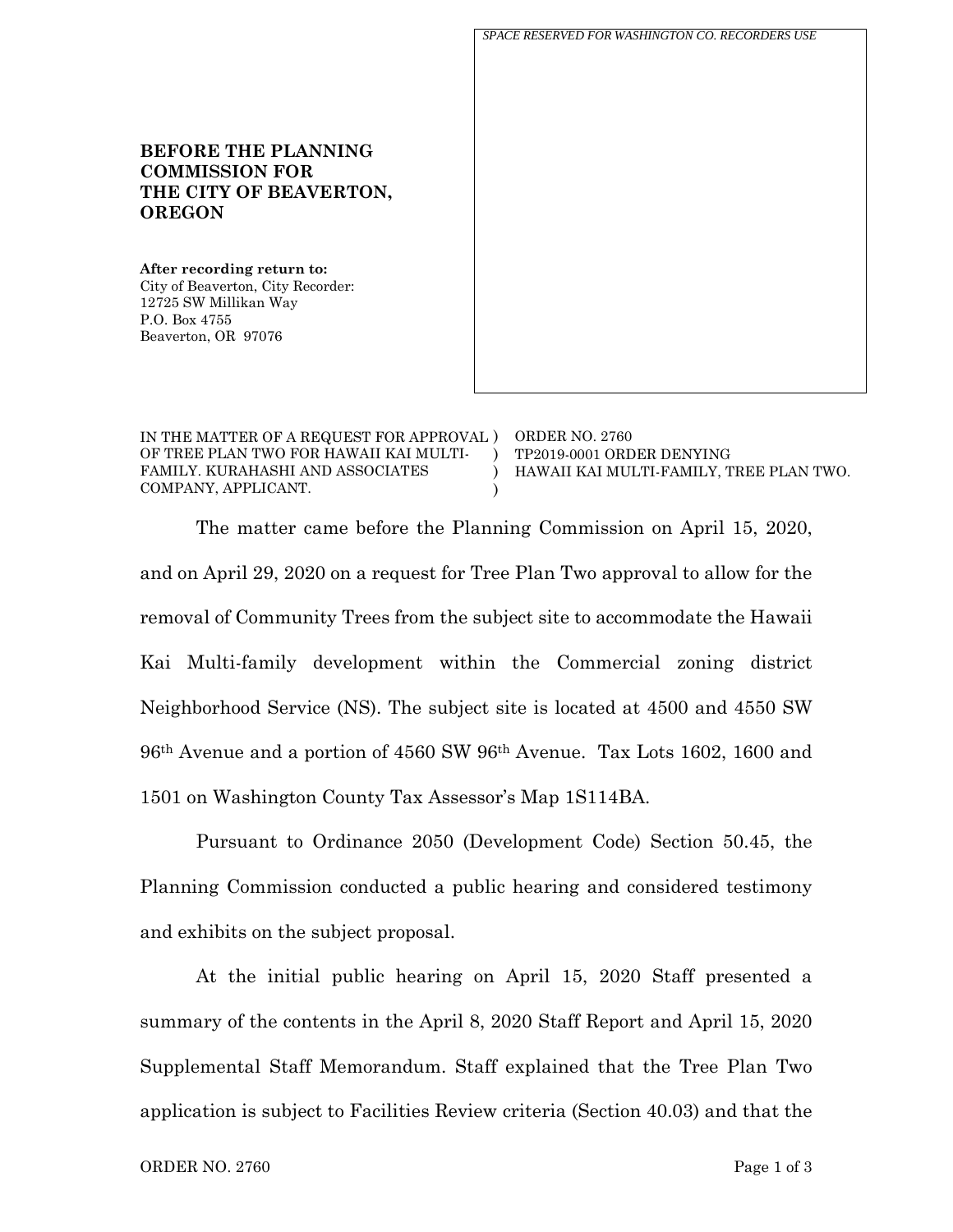applicant had failed to demonstrate compliance with all applicable criteria found in Section 40.03. Therefore, Staff recommended denial of TP2019-0001. The applicant acknowledged the materials submitted were not as clear as they could be to demonstrate compliance with all applicable criteria and requested a continuance for an additional week to revise the materials in an effort to address outstanding issues. The Commission agreed to keep the written record open for an additional week, and set a deadline on April 22, 2020 at 5:00 p.m. to submit new evidence. The applicant submitted revised materials on April 22, 2020 by 5:00 p.m., however, as explained by Staff in the April 27, 2020 Supplemental Staff Memorandum and orally at the April 29, 2020 continued hearing, the revised materials were still unclear and Staff's recommendation remained to deny TP2019-0001.

The Commission, after holding the public hearing and considering all oral and written testimony, adopts the Staff Report dated April 8, 2020, Supplemental Staff Memorandum dated April 15, 2020 and Supplemental Staff Memorandum dated April 27, 2020 and the findings contained therein, as applicable to the approval criteria contained in Section 40.90.15.2.C and Section 40.03 of the Development Code.

Therefore, **IT IS HEREBY ORDERED** that **TP2019-0001** is **DENIED**, based on the testimony, reports and exhibits, and evidence presented during the public hearing on the matter and based on the facts, findings, and conclusions found in the Staff Report dated April 8, 2020, Supplemental Staff